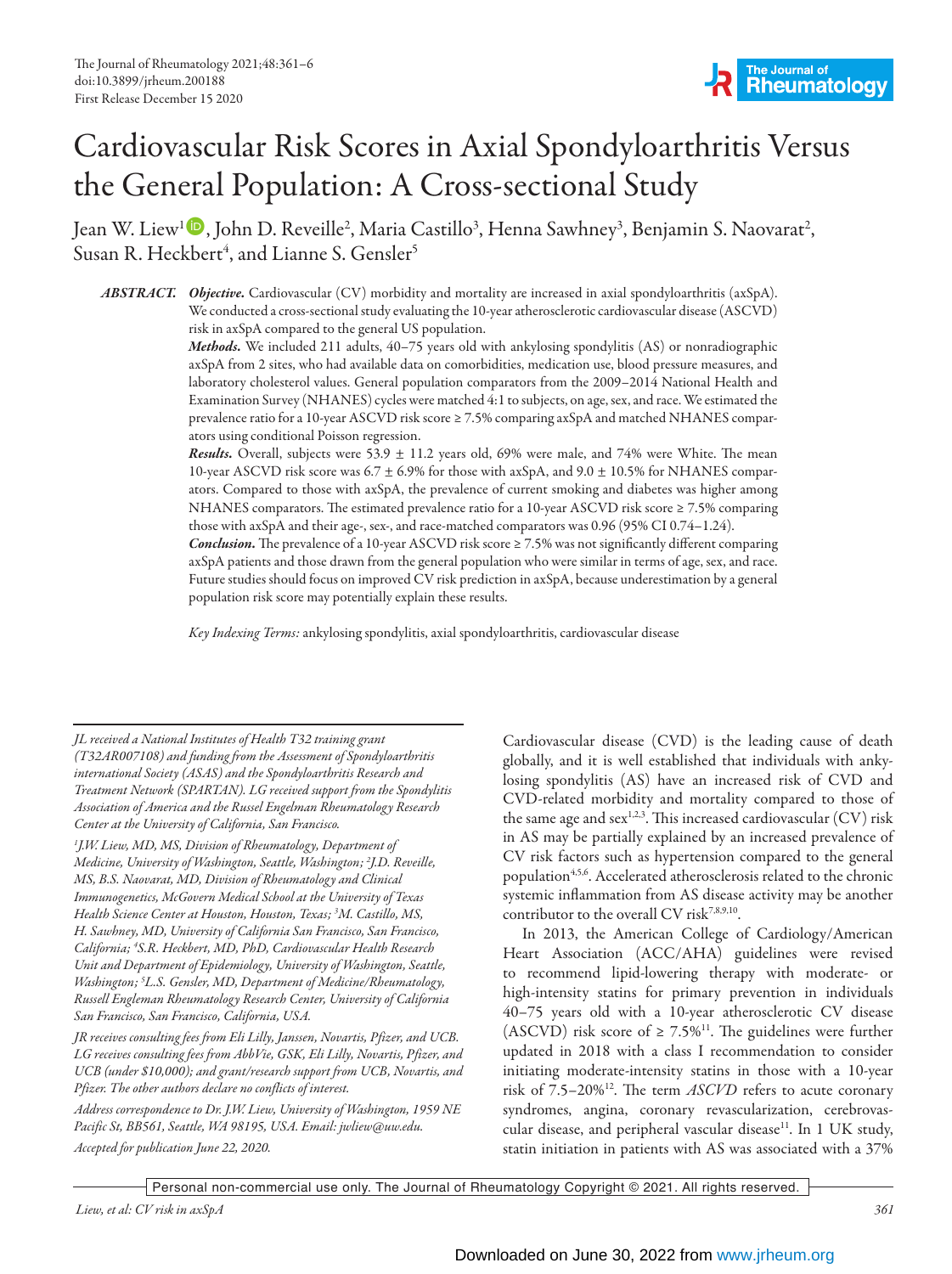reduction in all-cause mortality compared to those who did not start statins<sup>13</sup>. Despite these data, individuals with spondyloarthritis (SpA) are currently undertreated in terms of dyslipidemia and other CV risk factors<sup>14</sup>.

Few studies have been done in AS or in the broader axial SpA (axSpA) population addressing the CV risk profile, and only 1 small study has been performed using the ACC/AHA ASCVD risk score in a US sample population<sup>15</sup>. We performed a cross-sectional study to assess whether the 10-year ASCVD risk score differs between individuals with axSpA as compared to the general US adult population, with a hypothesis that axSpA would be associated with a higher risk score.

## MATERIALS AND METHODS

*AxSpA group*. We initially included 795 adults from 2 prospective longitudinal cohorts. Of these, 606 were from the Prospective Study of Outcomes in Ankylosing Spondylitis (PSOAS) cohort, who met the modified New York criteria for AS [also known as radiographic  $axSpA$  (r- $axSpA$ )]<sup>16</sup>, and who were followed at 2 sites: the University of California San Francisco (UCSF; n = 285) and the University of Texas Houston Health Science Center (n = 321). Institutional review board (IRB) approval was obtained for the PSOAS cohort study at each respective institution. The Human Subjects Division of the University of Washington determined that IRB review was not necessary for this study. Patient written informed consent was not obtained due to the retrospective nature of the current study. The PSOAS cohort has been described in detail elsewhere<sup>17</sup>. Briefly, clinical evaluation was performed using a standardized protocol at study entry and every 6 months by a study site investigator. At baseline, patient demographics and characteristics of AS disease status, including HLA-B27 status, date of symptom onset, patient-reported outcomes, extraarticular manifestations, comorbidities, and medication history were recorded. Comorbid conditions were then ascertained every 2 years by self-report; these included CV-related conditions and diabetes. On follow-up evaluations, vital signs including blood pressure were measured, and medications used in the preceding 6 months were taken by patient report.

Patients with radiographic and nonradiographic axSpA meeting the Assessment of Spondyloarthritis international Society (ASAS) classification criteria (n = 189) from a longitudinal natural history cohort at UCSF were also included in our study. These patients were followed every 6 months, with collection of axSpA disease activity, physical function, and spinal mobility measures, along with medication use, vital signs, and comorbidity history. The inclusion of study subjects is illustrated in Figure 1.

We then excluded individuals aged < 40 years and > 75 years and with a history of ASCVD, since the 10-year ASCVD risk score calculator was developed for use among individuals within the age range of 40–75 years without clinical ASCVD. Laboratory data for cholesterol measures proximate to a study visit  $\pm$  36 months were added to the dataset utilizing chart review through the electronic health record at the 2 respective sites. Individuals without any available cholesterol or blood pressure measurements necessary for the calculation of the 10-year ASCVD risk score with the pooled cohort equation were excluded, leaving 211 individuals available for the main analysis. We used demographic information from the most recently available study visit for our cross-sectional analysis. The other variables of interest for our analysis (smoking status, diabetes, and antihypertensive treatment) were singly imputed using the last observation carried forward.

*General population comparator group*. The National Health and Nutrition Examination Survey (NHANES) is an annual survey of noninstitutionalized, civilian US residents. NHANES is a cross-sectional, continuous survey conducted in 2-year cycles using stratified, multistage probability sampling. Certain race/ethnicity, income status, and age categories are oversampled to increase the reliability and precision of estimates for these groups.

We included individuals from 3 cycles of NHANES from 2009 to 2014. Datasets for each NHANES cycle were merged and appended. Individuals with missing data for any of the ASCVD risk score variables were excluded. General population comparators from NHANES were frequency-matched 4:1 to subjects with axSpA, on sex, race, and age within 5 years.

*Variables*. For the NHANES subjects, we extracted basic demographic variables (age, sex, race) and variables necessary for the calculation of the 10-year ASCVD risk score. Race/ethnicity was reported categorically (Hispanic, non-Hispanic White, non-Hispanic Black, and other) for all NHANES cycles included in our study; thus, matching was performed based on this categorization. Current hypertensive medication use was determined from 2 patient-reported variables ("Because of your high blood pressure, have you ever been told to take prescribed medicine?" and "Are you now taking prescribed medicine for high blood pressure?"). Current smoking status was determined from 2 patient-reported variables ("Have you smoked at least 100 cigarettes in your entire life?" and "Do you now smoke cigarettes?"). Diabetes was determined by patient-report ("Other than during pregnancy, have you ever been told by a doctor or health professional that you have diabetes or sugar diabetes?"). High-density lipoprotein (HDL) and total cholesterol were laboratory values taken during the NHANES survey encounter. Systolic blood



*Figure 1*. Algorithm for inclusion of individuals with axSpA into the main analysis. AS: ankylosing spondylitis; ASAS: Assessment of Spondyloarthritis International Society; axSpA: axial spondyloarthritis.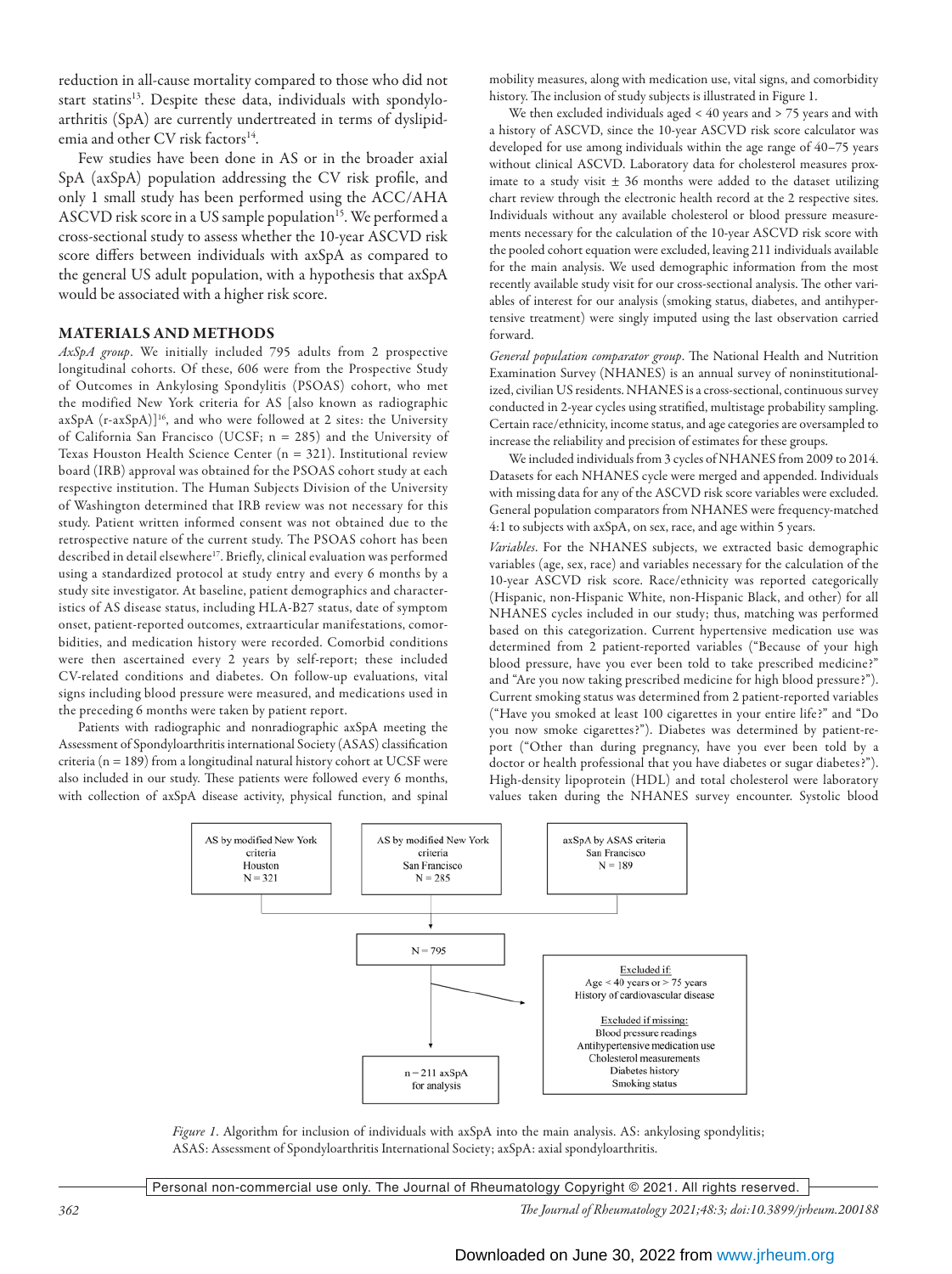pressure (SBP) was the average of the last 2 measurements if 3 were taken during the encounter. If there were only 2 readings, then the SBP was the average of these.

*Statistical analysis.* The 10-year ASCVD risk score was calculated for both groups using the pooled cohort equation<sup>18</sup>. We performed descriptive statistics for the matched axSpA and NHANES groups, and estimated the prevalence ratio (PR) and 95% CI for a 10-year ASCVD risk score ≥ 7.5% comparing the 2 groups using Poisson regression, with adjustment for age in years, sex, and race. We performed a prespecified sensitivity analysis restricted to the subset of patients with AS ( $n = 161$ ) and their matched comparators. In an exploratory analysis, we restricted the comparison of axSpA patients to NHANES comparators among nonsmokers. Analyses were conducted with a significance level of 0.05 and robust standard error estimates, and were performed in Stata version 15.0 (StataCorp).

## RESULTS

Baseline characteristics for individuals with axSpA and age-, sex-, and race-matched comparators from NHANES are shown in Table 1. Overall, subjects had a mean age of  $53.9 \pm 11.2$ years, 69% were male, and 74% were White. The mean 10-year ASCVD risk score was  $8.5 \pm 9.9$ %. Overall, 31% reported the use of antihypertensive medication, 17% were current smokers, and 12% reported a history of diabetes. The mean SBP was  $123.2 \pm 16.2$  mmHg. The mean levels for HDL and total cholesterol were 51.5  $\pm$  16.4 mg/dL and 195.4  $\pm$  42.2 mg/ dL, respectively. Compared to those with axSpA, there were more smokers and patient-reported diabetes among matched comparators. For those with axSpA, medication use included nonsteroidal antiinflammatory drugs in 135 (65%), biologics in 99 (48%), and glucocorticoids in 16 (8%; data not shown). Baseline characteristics for the subset with AS and their age-, sex-, and race-matched general population comparators are presented in Table 2. Compared to the overall axSpA group, the AS subset was slightly older with a greater proportion of males.

The PR for a 10-year ASCVD risk score  $\geq 7.5\%$  comparing those with axSpA and their age-, sex-, and race-matched comparators was 0.96 (95%CI 0.74–1.24). Among the subset of patients with AS, findings were similar with a PR of 1.01 (95% CI 0.77-1.34) for a 10-year ASCVD risk score ≥ 7.5%, compared to age-, sex-, and race-matched general population comparators. In the analysis restricted to nonsmokers, the PR for a high risk score was 0.91 (95% CI 0.70–1.19), comparing axSpA to the matched NHANES subjects.

## DISCUSSION

In our study, we did not find a significant difference in the prevalence of 10-year ASCVD risk score ≥ 7.5% between individuals with axSpA and individuals drawn from the general population who were similar in terms of age, sex, and race. Results were similar among the subset of individuals with AS. These findings contrast with our hypothesis that individuals with axSpA would have higher ASCVD risk scores than general population comparators, as prior studies have indicated that CV risk is elevated among those with axSpA.

The 2013 ACC/AHA guidelines recommended the consideration of moderate- or high-intensity statin therapy for primary prevention in individuals whose 10-year ASCVD risk score is ≥ 7.5%<sup>11</sup>. Specific recommendations for those with inflammatory rheumatic diseases are not made by the ACC/AHA. The 2015/2016 European League Against Rheumatism recommendations do advise the use of risk prediction algorithms with a 1.5-fold multiplier for those with rheumatoid arthritis (RA), to help determine which individuals would benefit from

|                                    | Overall, $n = 1055$ | $axSpA, n = 211$ | NHANES, $n = 844$ |
|------------------------------------|---------------------|------------------|-------------------|
| Age, yrs                           | $53.9 \pm 11.2$     | $53.9 \pm 10.0$  | $53.9 \pm 11.5$   |
| Male sex                           | 69                  | 69               | 69                |
| Race/ethnicity                     |                     |                  |                   |
| Non-Hispanic White                 | 74                  | 74               | 74                |
| Non-Hispanic Black                 | 3                   | 3                | 3                 |
| Hispanic                           |                     |                  |                   |
| Other                              | 22                  | 22 <sup>a</sup>  | 22                |
| 10-year ASCVD risk score, %        | $8.5 \pm 9.9$       | $6.7 + 6.9$      | $9.0 \pm 10.5$    |
| SBP, mmHg                          | $123.2 \pm 16.2$    | $126.6 \pm 16.0$ | $122.3 \pm 16.1$  |
| Taking antihypertensive medication | 31                  | 34               | 31                |
| HDL, mg/dl                         | $51.5 \pm 16.4$     | $54.8 \pm 16.8$  | $50.7 \pm 16.2$   |
| Total cholesterol, mg/dl           | $195.4 \pm 42.2$    | $189.7 \pm 43.5$ | $196.7 \pm 41.8$  |
| Taking lipid-lowering medication   | 23                  | 20               | 23                |
| ASCVD risk score $\geq 7.5\%$      | 38                  | 34               | 40                |
| Diabetes                           | 12                  | 7                | 14                |
| Current smoker                     | 17                  | 5                | 20                |
| BMI, $\text{kg/m}^{\text{2b}}$     | $29.1 \pm 8.3$      | $28.0 \pm 9.5$   | $30.0 \pm 7.1$    |

*Table 1.* Baseline characteristics, comparing axSpA patients with age-, sex-, and race-matched NHANES comparators.

Values are % or mean ± SD. ª This category includes Asian, n = 29 (14%). <sup>b</sup> BMI available for n = 209 in axSpA and n = 258 in NHANES. ASCVD: atherosclerotic cardiovascular disease; axSpA: axial spondyloarthritis; HDL: high-density lipoprotein; NHANES: National Health and Examination Survey; SBP: systolic blood pressure.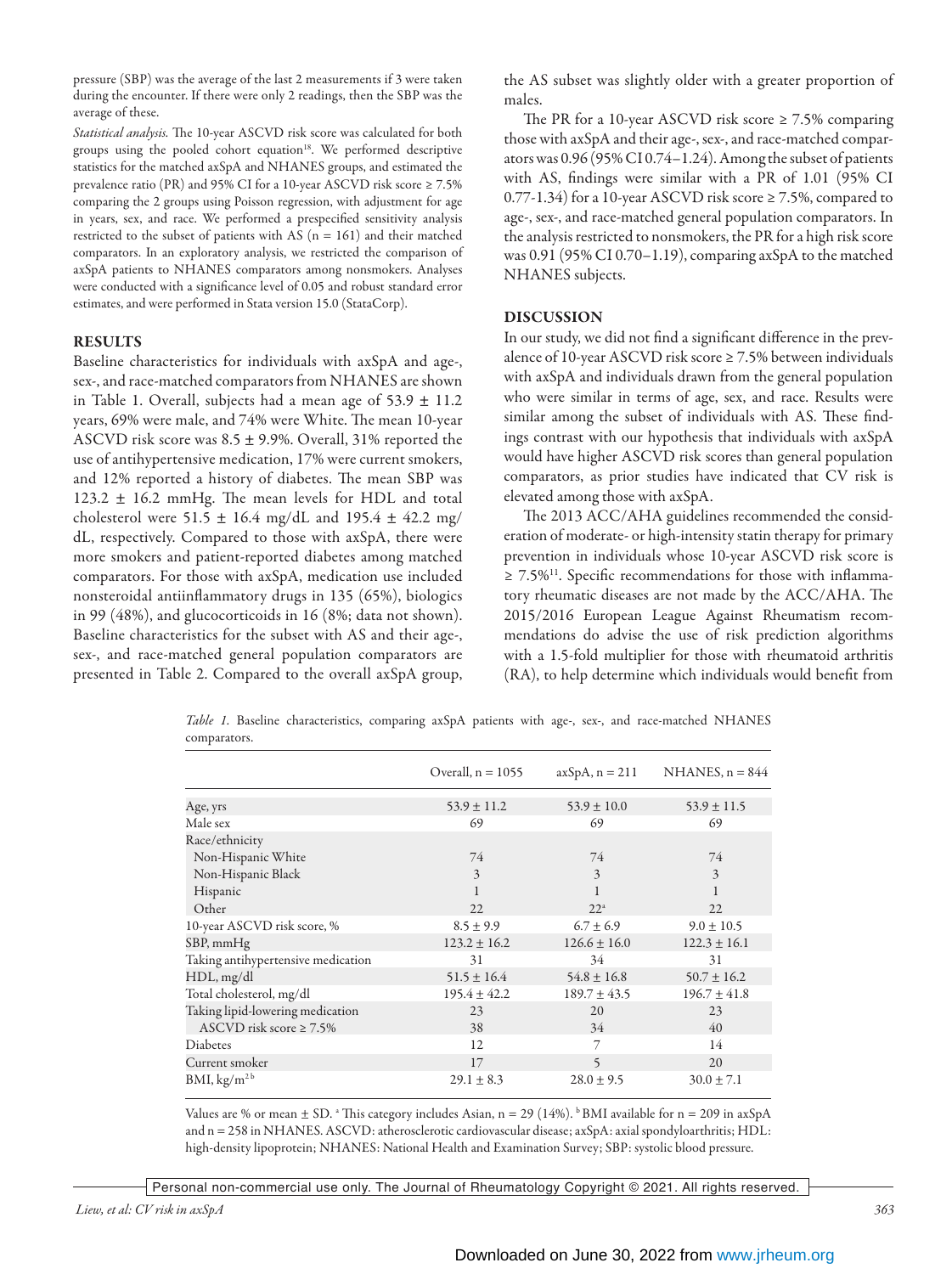| Table 2. Baseline characteristics, comparing AS patients with age-, sex-, and race-matched NHANES comparators. |  |  |  |
|----------------------------------------------------------------------------------------------------------------|--|--|--|
|----------------------------------------------------------------------------------------------------------------|--|--|--|

|                                    | Overall, $n = 805$ | AS, $n = 161$    | NHANES, $n = 644$ |
|------------------------------------|--------------------|------------------|-------------------|
| Age, yrs                           | $55.2 \pm 11.3$    | $55.1 \pm 10.0$  | $55.2 \pm 11.6$   |
| Male sex                           | 78                 | 78               | 78                |
| Race/ethnicity                     |                    |                  |                   |
| White                              | 74                 | 74               | 74                |
| Black                              | $\overline{2}$     | $\overline{2}$   | $\overline{2}$    |
| Hispanic                           | 1                  | 1                | 1                 |
| Other                              | 23                 | 23 <sup>a</sup>  | 23                |
| 10-year ASCVD risk score, %        | $9.4 \pm 10.1$     | $7.7 \pm 7.3$    | $9.9 \pm 10.7$    |
| SBP, mmHg                          | $123.7 \pm 15.4$   | $128.4 \pm 16.1$ | $122.6 \pm 15.0$  |
| Taking antihypertensive medication | 33                 | 39               | 31                |
| HDL, mg/dl                         | $50.2 \pm 14.9$    | $52.8 \pm 15.4$  | $49.6 \pm 16.7$   |
| Total cholesterol, mg/dl           | $195.2 \pm 42.4$   | $188.0 \pm 40.2$ | $197.0 \pm 42.8$  |
| Taking lipid-lowering medication   | 24                 | 21               | 25                |
| ASCVD risk score $\geq 7.5\%$      | 42                 | 39               | 43                |
| Diabetes                           | 11                 | 7                | 12                |
| Current smoker                     | 18                 | 4                | 21                |
| BMI, $\text{kg/m}^{\text{2b}}$     | $29.3 \pm 8.4$     | $28.3 \pm 10.4$  | $30.2 \pm 6.0$    |

Values are % or mean  $\pm$  SD.  $^{\circ}$  This category includes Asian, n = 21 (13%).  $^{\circ}$  BMI available for n = 160 in AS and n = 185 in NHANES. AS: ankylosing spondylitis; ASCVD: atherosclerotic cardiovascular disease; HDL: high-density lipoprotein; NHANES: National Health and Examination Survey; SBP: systolic blood pressure.

lipid-lowering treatment<sup>19</sup>. The available evidence to motivate developing similar risk score adjustments for axSpA and psoriatic arthritis (PsA) remains scarce.

Multiple population-level studies have shown that the incidence of CV outcomes like myocardial infarction and the prevalence of established CV risk factors such as hypertension, is elevated among people with AS versus age- and sex-matched comparators<sup>1,2,3,4,5,6</sup>. However, CV risk factors are underscreened and undertreated among those with axSpA. In a multinational cross-sectional study, a complete CV evaluation of blood pressure, glycemic control, and cholesterol levels had only been undertaken in 50.5% of SpA patients in the previous year, per chart review<sup>14</sup>. Blood pressure screening occurred in 81%, but only 56% had had lipid evaluation. A Dutch study of 254 patients with AS noted that although 37% had an indication for CV risk treatment, these patients were being undertreated in terms of CV risk prevention<sup>20</sup>. In another multinational study, underdiagnosis and undertreatment were associated with younger age and male sex<sup>21</sup>.

To our knowledge, our study is the largest US-based study that also compares risk scores with a group drawn from the general population. Few prior studies have measured 10-year ASCVD risk scores in an axSpA or AS population. Only 1 study was US-based and used the ACC/AHA ASCVD risk score in a SpA population of 43 individuals (which included both peripheral and axial subtypes)<sup>22</sup>. Compared to our study, Ahmad, et al found a higher median 10-year risk score of 13.1%<sup>22</sup>. However, these patients had a higher prevalence of CV risk factors overall, with a median age of 56 years, 97.7% male, and the prevalence of diabetes, hypertension, and smoking was 33%, 19%, 47%, respectively. Further interpretation of this study was limited by its small sample size and lack of a comparator group. In a Danish cross-sectional study, in which 10-year ASCVD risk was calculated using the Systemic Coronary Risk Evaluation (SCORE), Nissen, *et al* showed that those with AS had a lower risk score compared to individuals with RA, but their study did not include a comparison with individuals who did not have inflammatory arthritis<sup>23</sup>. Berg, et al studied 159 AS patients and 134 non-AS controls from Norway. The 2 groups had similar frequencies of traditional CV risk factors and overall, similar scores on 3 CV risk scores (Reynolds Risk Score, Framingham, European Heart Score)<sup>24</sup>. Only those with higher disease activity, compared to controls, had statistically significant age- and sex-adjusted Reynolds Risk Scores. In a Spanish cross-sectional study of 73 patients with AS, 80.8% were stratified as low-risk for 10-year CV death per the SCORE, 19.2% as intermediate risk, and none as high risk<sup>25</sup>. Several studies in PsA using carotid ultrasonography as the gold standard measurement of subclinical atherosclerosis have demonstrated that currently available methods of determining ASCVD risk score tend to underestimate the true CV risk in this population<sup>26,27,28</sup>. Other studies in PsA, performed in the US, have shown that the previously widely used Framingham Risk Score underestimated the CV risk21,29. While one potential explanation for our findings is that there is truly no difference in CV risk between axSpA patients and general population comparators, another possibility is that our results reflect the underestimation of true CV risk in this disease group.

A strength of our study is that it is the first to examine 10-year ASCVD risk in axSpA compared to the US general population, to our knowledge. Limitations of this study include its cross-sectional design, from which we were only able to assess relationships at 1 point in time. Our study may have been underpowered to detect a statistically significant difference between the groups; alternatively, a statistically and clinically significant difference may not truly exist. Generalizability may be limited

Personal non-commercial use only. The Journal of Rheumatology Copyright © 2021. All rights reserved.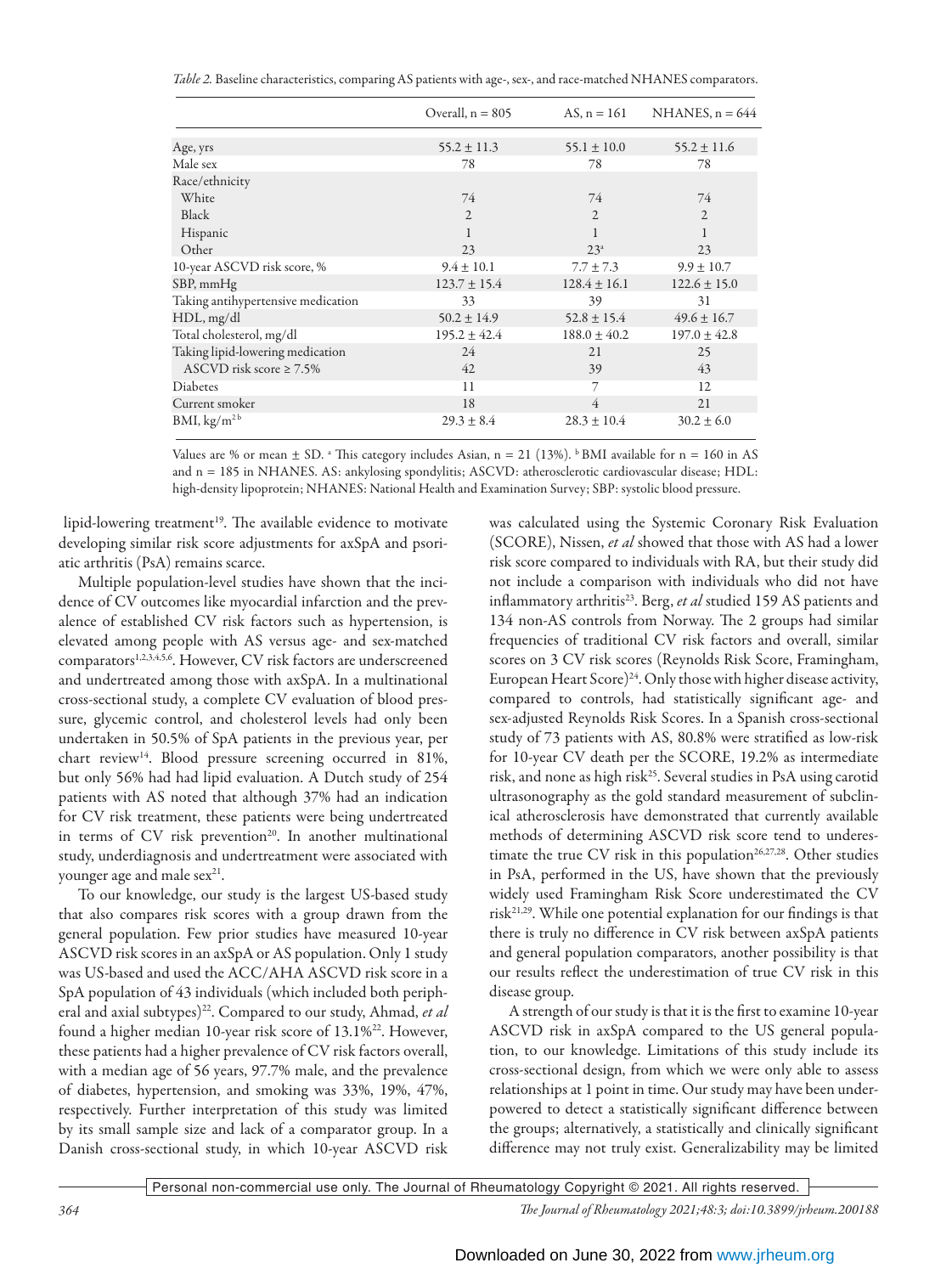because the axSpA patients in our study were derived from cohorts in 2 US sites (San Francisco and Houston), and our patient population may have a different distribution of CV risk factors compared to other parts of the country. The differences in the prevalence of diabetes noted in prior AS studies  $(8-11\%)^{5,30}$ compared to the prevalence of diabetes in the cohort from which our AS patients were sampled (5%)<sup>31</sup> must also be considered. There is possible selection bias: The majority of patients from our cohorts who were excluded from this analysis had missing cholesterol or blood pressure measures, which precluded risk score calculation. Patients who were lost to cohort follow-up are more likely to have missing variables, and they may have a different CV risk compared to the patients included in our study. AxSpA patients with available data for risk score calculation may also have had better access to medical care than general population comparators. Being treated with antiinflammatory therapy for axSpA may also have attenuated the CV risk factors that can be captured by the risk score, as prior cohort studies have shown that CV mortality in patients with AS tends to be associated with persistent disease activity. We included axSpA patients with and without radiographic damage, and those without radiographic damage may have a lower burden of CV risk factors. We accounted for this possible heterogeneity in our study population by performing an analysis restricted to those with AS. Diabetes, hypertension, and smoking status were determined by patient-report in both the axSpA group and in NHANES, but due to the differences in questionnaire wording between PSOAS and NHANES, there may have been a degree of differential misclassification. Finally, there were likely unmeasured confounders that we could not account for in our analysis.

In a cross-sectional, multisite US study, we did not detect significantly different 10-year ASCVD risk scores using the ACC/AHA calculator comparing individuals with axSpA and US adults who were matched on age, sex, and race. Although our study may have been underpowered to detect a true difference, these findings may alternatively reflect an underestimation of the true CV risk among those with axSpA, a population that is known to have increased CV risk. The previously demonstrated increased risk of CVD and CVD-related mortality among individuals with axSpA should motivate clinicians to screen for CV risk factors, such as hypertension and hyperlipidemia based on the currently available guidelines. The development of a prediction score that better reflects the CV risk in axSpA should be considered.

## ACKNOWLEDGMENT

We thank the University of Washington Biostatistics consulting service for their advice regarding statistical modeling.

## **REFERENCES**

- 1. Bakland G, Gran JT, Nossent JC. Increased mortality in ankylosing spondylitis is related to disease activity. Ann Rheum Dis 2011;70:1921-5.
- 2. Haroon NN, Paterson JM, Li P, Inman RD, Haroon N. Patients with ankylosing spondylitis have increased cardiovascular and cerebrovascular mortality: A population-based study. Ann Intern Med 2015;163:409-16.
- 3. Mathieu S, Soubrier M. Cardiovascular events in ankylosing

spondylitis: a 2018 meta-analysis. Ann Rheum Dis 2019;78:e57.

- 4. Bremander A, Petersson IF, Bergman S, Englund M. Population-based estimates of common comorbidities and cardiovascular disease in ankylosing spondylitis. Arthritis Care Res 2011;63:550-6.
- 5. Brophy S, Cooksey R, Atkinson M, Zhou SM, Husain MJ, Macey S, et al. No increased rate of acute myocardial infarction or stroke among patients with ankylosing spondylitis-a retrospective cohort study using routine data. Semin Arthritis Rheum 2012;42:140-5.
- 6. Chen HH, Yeh SY, Chen HY, Lin CL, Sung FC, Kao CH. Ankylosing spondylitis and other inflammatory spondyloarthritis increase the risk of developing type 2 diabetes in an Asian population. Rheumatol Int 2014;34:265-70.
- 7. Gonzalez-Juanatey C, Vazquez-Rodriguez TR, Miranda-Filloy JA, Dierssen T, Vaqueiro I, Blanco R, et al. The high prevalence of subclinical atherosclerosis in patients with ankylosing spondylitis without clinically evident cardiovascular disease. Medicine 2009;88:358-65.
- 8. Mathieu S, Joly H, Baron G, Tournadre A, Dubost JJ, Ristori JM, et al. Trend towards increased arterial stiffness or intima-media thickness in ankylosing spondylitis patients without clinically evident cardiovascular disease. Rheumatology 2008;47:1203-7.
- 9. Sari I, Okan T, Akar S, Cece H, Altay C, Secil M, et al. Impaired endothelial function in patients with ankylosing spondylitis. Rheumatology 2006;45:283-6.
- 10. Berg IJ, Semb AG, Van Der Heijde D, Kvien TK, Olsen IC, Dagfinrud H, et al. CRP and ASDAS are associated with future elevated arterial stiffness, a risk marker of cardiovascular disease, in patients with ankylosing spondylitis: results after 5-year follow-up. Ann Rheum Dis 2015;74:1562-6.
- 11. Stone NJ, Robinson JG, Lichtenstein AH, Bairey Merz CN, Blum CB, Eckel RH, et al; American College of Cardiology/American Heart Association Task Force on Practice Guidelines. 2013 ACC/AHA guideline on the treatment of blood cholesterol to reduce atherosclerotic cardiovascular risk in adults: a report of the American College of Cardiology/American Heart Association task force on practice guidelines. J Am Coll Cardiol 2014; 63:2889-934.
- 12. Grundy SM, Stone NJ, Bailey AL, Beam C, Birtcher KK, Blumenthal RS, et al. 2018 AHA/ACC/AACVPR/AAPA/ABC/ ACPM/ADA/AGS/APhA/ASPC/NLA/PCNA guideline on the management of blood cholesterol: a report of the American College of Cardiology/American Heart Association task force on clinical practice guidelines. J Am Coll Cardiol 2018;73:e285-350.
- 13. Oza A, Lu N, Schoenfeld SR, Fisher MC, Dubreuil M, Rai SK, et al. Survival benefit of statin use in ankylosing spondylitis: a general population-based cohort study. Ann Rheum Dis 2017;76:1737-42.
- 14. Moltó A, Etcheto A, van der Heijde D, Landewé R, van den Bosch F, Molano WB, et al. Prevalence of comorbidities and evaluation of their screening in spondyloarthritis: results of the international cross-sectional ASAS-COMOSPA study. Ann Rheum Dis 2016;75:1016-23.
- 15. Ridker PM, Everett BM, Pradhan A, MacFadyen JG, Solomon DH, Zaharris E, et al; CIRT Investigators. Low-dose methotrexate for the prevention of atherosclerotic events. N Engl J Med 2018; 380:752-62.
- 16. Boel A, Molto A, Van Der Heijde D, Ciurea A, Dougados M, Gensler LS, et al. Do patients with axial spondyloarthritis with radiographic sacroiliitis fulfil both the modified New York criteria and the ASAS axial spondyloarthritis criteria? Results from eight cohorts. Ann Rheum Dis 2019;78:1545-9.
- 17. Ward MM, Weisman MH, Davis JC Jr, Reveille JD. Risk factors for functional limitations in patients with long-standing ankylosing spondylitis. Arthritis Rheum 2008;53:710-7.

Personal non-commercial use only. The Journal of Rheumatology Copyright © 2021. All rights reserved.